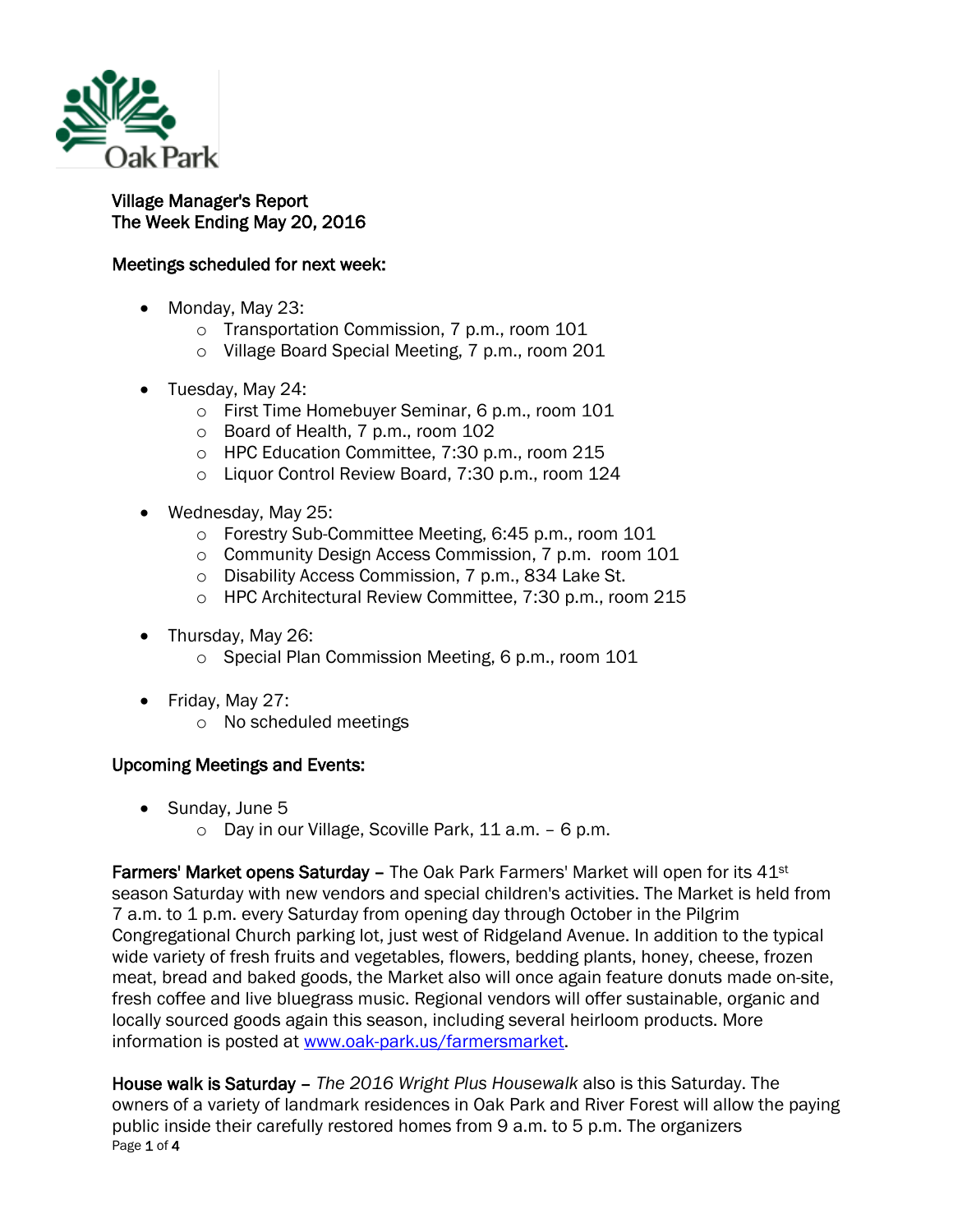characterized the homes on this year's walk as a standing record of the birth and development of the Prairie style created and fine-tuned by Wright and his fellow architects at Wright's Oak Park Studio on Chicago Avenue. Transportation between Oak Park and River Forest is included in the ticket price. More information about tickets, the house walk and its related events are posted at [www.flwright.org/wrightplus.](http://www.flwright.org/wrightplus)

Fire hydrant testing underway – The Fire Department will be testing each of Oak Park's 1,240 fire hydrants this month to ensure proper operations of these vital emergency response devices. If your notice cloudy water, just let the tap run for a couple of minutes and it should clear up. More [information is posted on the Village website.](http://r20.rs6.net/tn.jsp?t=7odeiqxab.0.0.qdcllmmab.0&id=preview&r=3&p=http%3A%2F%2Fwww.oak-park.us%2Fnews%2Ffire-department-testing-hydrants-may)

Spring tree planting about to begin – Village foresters hope to begin working with contractors next week to plant nearly 350 trees across the Village. With diversity as the key tool against diseases like Dutch elm disease and the emerald ash borer, the new trees will represent 36 species. In addition to its annual spring tree planting, the Village also schedules a fall planting cycle in November when another 200 or so trees likely will be planted. More [information is posted on the Village website.](http://r20.rs6.net/tn.jsp?t=7odeiqxab.0.0.qdcllmmab.0&id=preview&r=3&p=http%3A%2F%2Fwww.oak-park.us%2Fnews%2Fnew-trees-spring-rite-passage-oak-park)

Oak Park Station Development update – Sewer and water mains have been installed on Maple Avenue between Lake and Westgate streets. Three sewer manholes were scheduled to be installed this week on Westgate near the Maple Avenue intersection. Current sewer connections will be replaced with temporary connections and metal plates placed over the street openings to accommodate traffic. With the required Illinois Department of Transportation permit still pending, project-related utility work at Harlem Avenue is not expected to begin until after the Memorial Day weekend.

South Boulevard streetscape status – The new water main on South Boulevard between Harlem Avenue and Marion Street was flushed and pressure-tested this week, and is just awaiting chlorination before being placed into service. Installation of temporary pedestrian signals and controllers began this week, and sewer main construction should be completed early next week. Engineering Division staff continues checking in with adjacent businesses to ensure their needs are coordinated during the work.

CTA Green Line project wrapping up – This should be the final weekend for construction on the CTA Green Line tracks in Oak Park. As with past weekends, work begins at 7 p.m., Friday and continues until 6 a.m., Monday. South Boulevard will be closed between Home Avenue and Marion Street during this final weekend. Parking restrictions went into effect at 7 a.m. Friday as needed. Engineering Division staff will inspect the work area Monday morning to ensure all streets have been reopened to traffic and to document any damages.

Harrison Street lighting project progresses – Streetlight improvements continue on Harrison Street from Ridgeland Avenue to Austin Boulevard. Work this week included directional boring for conduit and excavation for handholes where electrical connections will be made. Worked was suspended Friday to allow setup of the [What's Blooming on Harrison](http://oakparkartsdistrict.com/street-events/whats-blooming-on-harrison/) art festival. The contractor cleaned the work site, filled any holes and moved any stored materials outside the festival limits.

Alley/sidewalk project updates – Concrete pavement has been completed in nine alleys, as work continues from the middle of the Village, progressing north. Seventeen residents within the alley project area have opted to replace their private garage aprons while work on their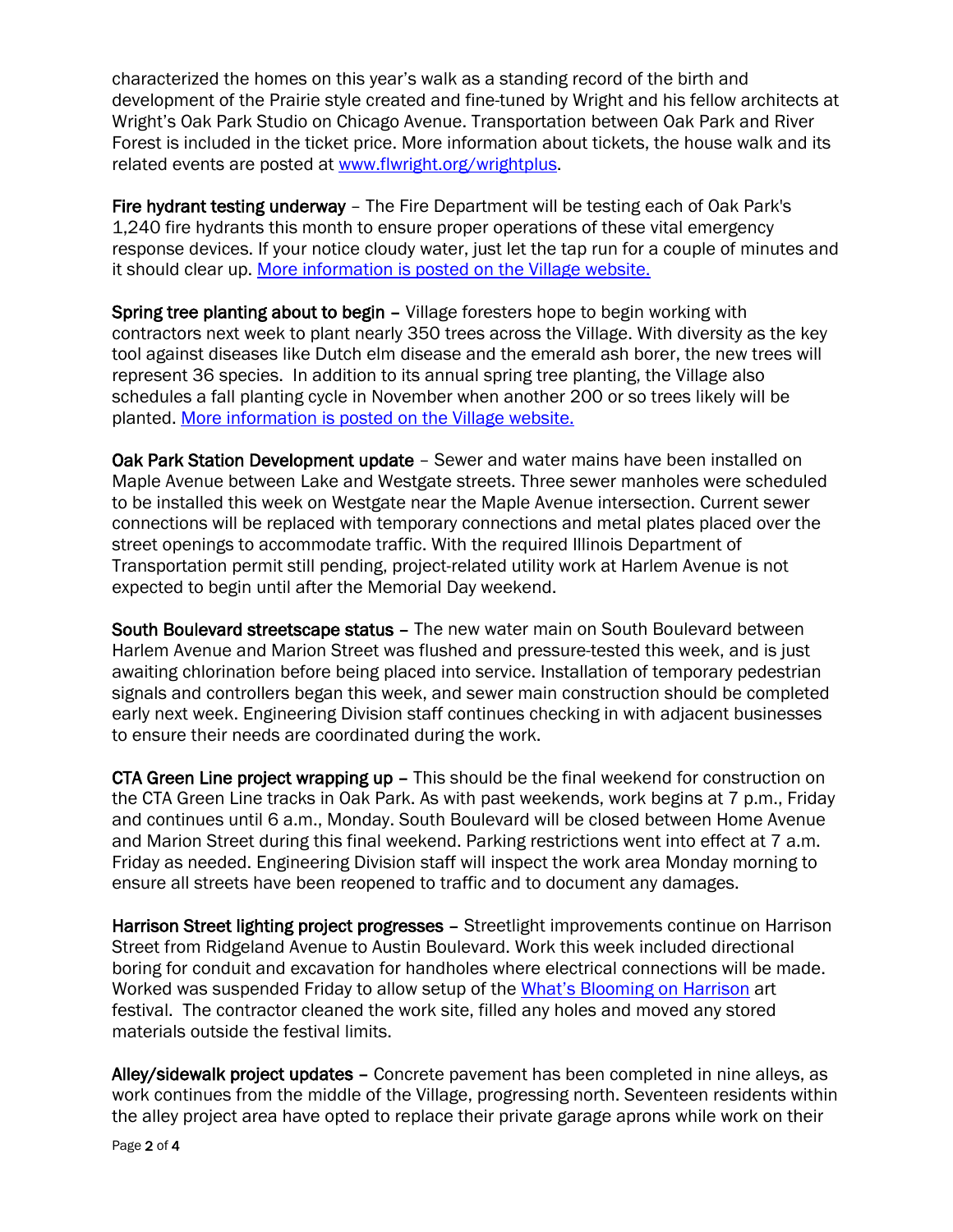alleys is underway to receive the Village's contract unit price. Sidewalk improvements resumed this week in the northwest section of the Village. Locations south of Lake Street will be completed soon, which will wrap up this phase of sidewalk improvements.

Street resurfacing continuing – All curb and concrete work has been completed on both Mapleton and Harvey avenues, with grinding and paving set to begin next week. Paving related to the speed table on Woodbine Avenue north of LeMoyne Parkway has been completed, and the sidewalk café expansion at South Boulevard and Oak Park Avenue should be completed by the end of next week.

Chicago Avenue project about to begin – The required detour permit has been received from the Illinois Department of Transportation, which will allow the Chicago Avenue sewer project to get underway. Work between Fair Oaks and Ridgeland avenues could start as early as next week, depending on the status of an agreement for waste removal. The resurfacing phase of work planned for Chicago Avenue is currently advertised in the IDOT construction bulletin with a June 10 bid opening. Resurfacing is expected to begin in August.

Bid openings/lettings – Bids for the high-intensity activated crosswalk, or HAWK, at Chicago and Harvey avenues, and the bicycle parking project were opened this week. The second round of alley projects and microsurfacing were advertised for bidding this week. Bids for both projects are due June 2.

Public Works activities – Streets Division crews concentrated areas where emergency utility repairs were made during the winter, replacing temporary materials with permanent curb, sidewalk and pavement. Crews also continued routine tasks of removing litter, cleaning parking lots and filling potholes. Water & Sewer Division crews repaired a sewer sink hole at Garfield Street and Lombard Avenue, and rodded clogged sewer basins to avoid future drainage issues during heavy rain. Spring tree planting is set to begin next week. In the meantime, Forestry Division crews continued to focus on routine summer tasks, including delivering wood chips, removing problem trees, restoring landscape and responding to resident requests.

Still time to be part of July  $4<sup>th</sup>$  parade – Participants, volunteers and sponsors still have time to be a part of the July 4th Parade. June 3 is the deadline to register to be in the parade, which typically attracts more than 75 groups each year. Volunteers also are needed on the morning of July 4 to help monitor traffic crossings along the parade route. Sponsorship opportunities are available for businesses and organizations interested in helping support this year's parade with money, goods or services. More information [is posted on the Village](http://r20.rs6.net/tn.jsp?t=7odeiqxab.0.0.qdcllmmab.0&id=preview&r=3&p=http%3A%2F%2Fwww.oak-park.us%2Fnewsletters%2Fmay-2016%2Fparticipants-volunteers-sponsors-sought-july-4th-parade)  [website.](http://r20.rs6.net/tn.jsp?t=7odeiqxab.0.0.qdcllmmab.0&id=preview&r=3&p=http%3A%2F%2Fwww.oak-park.us%2Fnewsletters%2Fmay-2016%2Fparticipants-volunteers-sponsors-sought-july-4th-parade)

Free movies in the park start Saturday – The Park District will bring back its summer of free movies in Scoville Park beginning this Saturday. The season's first movie will be *[Inside Out](http://www.imdb.com/title/tt2096673/)*, a computer-animated comedy drama adventure film, is set to be screened. Movies also are scheduled for Thursdays June 16, July 14 and Aug. 18, and Sat., Sept. 17. Movies begin at dusk. If it rains, check [www.pdop.org](http://www.pdop.org/) for information.

Employee news – Members of the Oak Park Police Department had some fun with the community Friday, while also helping a good cause during the statewide *[CopOnARooftop](https://www.soill.org/event/dunkin-donuts-cop-on-rooftop/)* event to raise donations for the Law Enforcement Torch Run benefiting [Special Olympics](https://www.facebook.com/SpecialOlympicsIllinois/) [Illinois.](https://www.facebook.com/SpecialOlympicsIllinois/) Meanwhile, at the Public Works Center, employees were celebrating *[National Public](http://www.apwa.net/discover/national-public-works-week)*